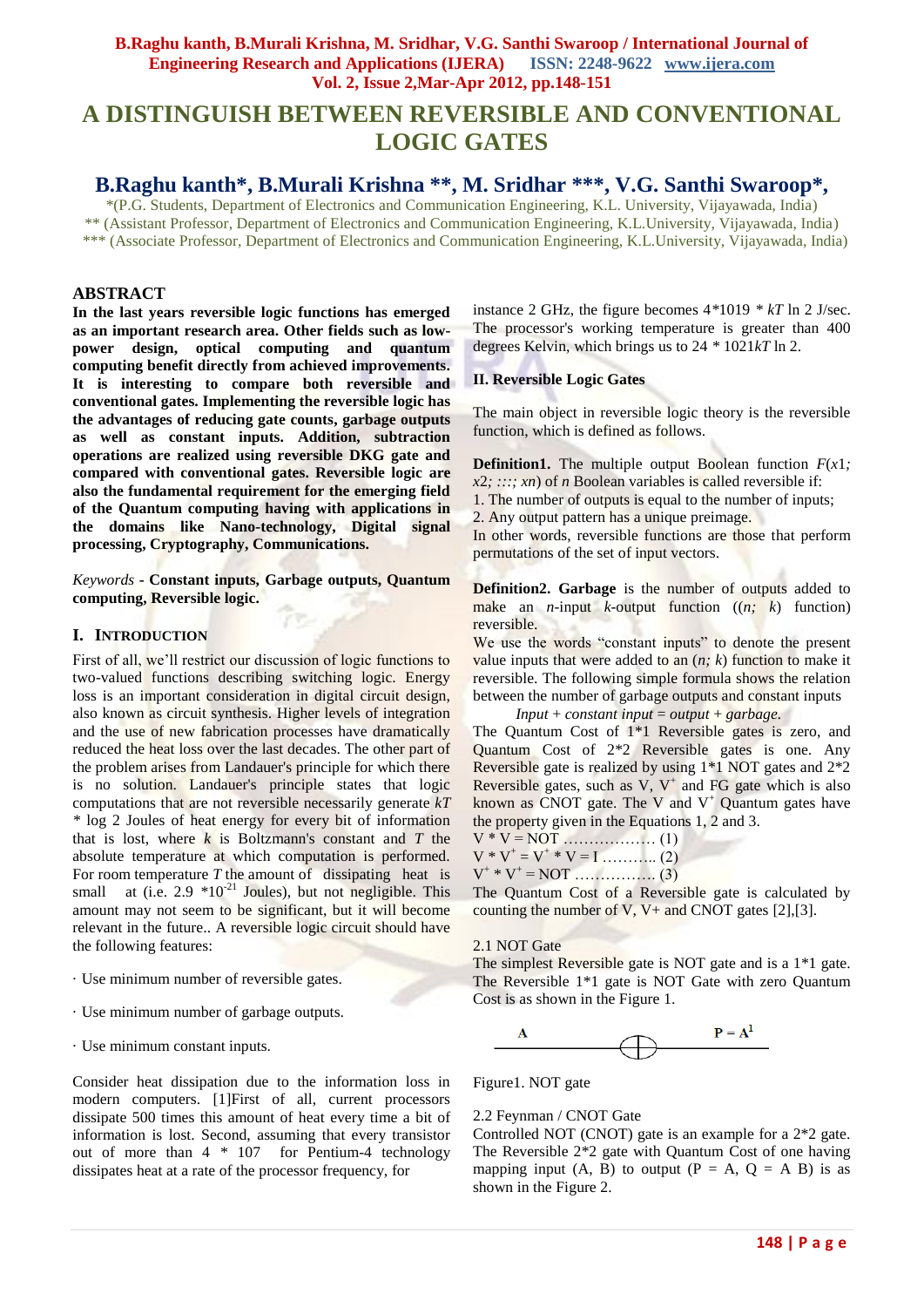

Figure2. Feynman/CNOT gate

There are many 3\*3 Reversible gates such as F, TG, PG and TR gate.

#### 2.3 Toffoli Gate

The 3\*3 Reversible gate with three inputs and three outputs. The inputs  $(A, B, C)$  mapped to the outputs  $(P=A, Q=B, P)$ R=A.B C) is as shown in the Figure 3.  $\sim$ 

|   |           | $P = A$                   |  |
|---|-----------|---------------------------|--|
| в | <b>TG</b> | $\mathbf{Q} = \mathbf{B}$ |  |
| С |           | $R = A.B \oplus C$        |  |
|   |           |                           |  |

Figure3 Toffoli gate.

Toffoli gate [4] is one of the most popular Reversible gates and has Quantum Cost of 5.

#### 2.4 Peres Gate

The three inputs and three outputs i.e., 3\*3 reversible gate having inputs (A, B, C) mapping to outputs ( $P = A$ ,  $Q = A$ B,  $R = (A.B) C$ . Since it requires 2 V+, 1 V and 1 CNOT gate, it has the Quantum cost of 4.

|   |         | $P = A$                                                  |
|---|---------|----------------------------------------------------------|
| R | $_{PG}$ | $\mathbf{Q} = \mathbf{A} \oplus \mathbf{B}$              |
|   |         | $\mathbf{R} = (\mathbf{A}.\mathbf{B}) \oplus \mathbf{C}$ |

Figure4. Peres gate

#### 2.5 Fredkin Gate

Reversible  $3*3$  gate maps inputs  $(A, B, C)$  to outputs  $(P=A,$ Q=A'B+AC, R=AB+A'C) having Quantum cost of 5 and it requires two dotted rectangles, is equivalent to a 2\*2 Feynman gate with Quantum cost of each dotted rectangle is 1, 1 V and 2 CNOT gates. Fredkin gate and are shown in Figure 7 respectively[4].



Figure5. Fredkin gate

#### **II. Reversible Logic DKG Gate**

A 4\* 4 reversible DKG gate [6] that can work singly as a reversible Full adder and a reversible Full subtractor is shown in Fig 6a. It can be verified that input pattern corresponding to a particular output pattern can be uniquely determined. If input A=0, the proposed gate works as a reversible Full adder, and if input A=1, then it works as a reversible Full subtractor. It has been proved that a reversible full-adder circuit requires at least two garbage outputs to make the output combinations unique [5], [6].





The binary Full adder/subtractor is capable of handling one bit of each input along with a carry in/borrow in generated as a carry out/ borrow from addition of previous lower order bit position. If two binary numbers each consisting of n bits are to be added or subtracted, then n binary full adders/subtractors are to be cascaded.



Fig 6b: DKG gate implemented as Full adder [6]



Fig6c: DKG gate implemented as Full subtractor [6]

A Parallel adder/subtractor is an interconnection of full adders/subtractors and inputs are simultaneously applied. The carry/borrow generated at a stage is propagated to the next stage. When the control input A=0, the circuit acts as a parallel adder, produces a 4 bit sum and a carry out, as shown in Fig 7a. If the control input  $A=1$ , the circuit acts as a parallel subtractor, produces a 4 bit difference and a borrow out, as shown in Fig 7b.



Fig 7a: Reversible Parallel adder when A/S=0



Fig 7b: Reversible Parallel subtractor when A/S=1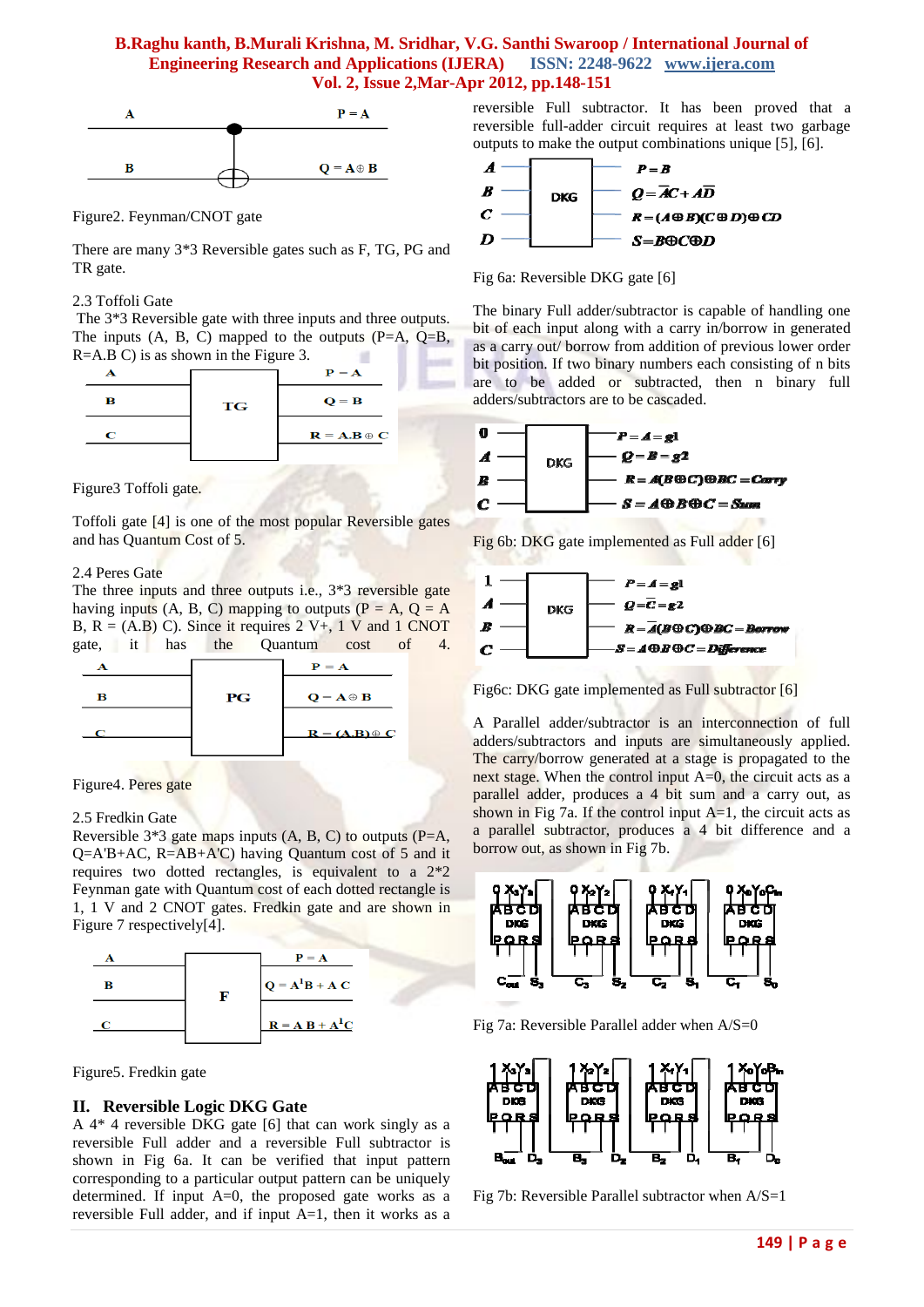A 4 bit reversible parallel adder/subtractor is implemented using the reversible DKG gate and shown in Fig 7a and 7b.

#### **IV. Conventional Logic Gates**

In this section we discussed mainly about the "ripple carry adder". As in section III the reversible logic is also developed on this ripple carry mode we are also compared with the same model in conventional gates. The ripple carry adder is constructed by cascading full adders (FA) blocks in series. One full adder is responsible for the addition of two binary digits at any stage of the ripple carry. The carryout of one stage is fed directly to the carry-in of the next stage. A number of full adders may be added to the ripple carry adder or ripple carry adders of different sizes may be cascaded in order to accommodate binary vector strings of larger sizes. For an n-bit parallel adder, it requires n computational elements (FA). Figure 4 shows an example of 4-bit ripple carry adder. It is composed of four full adders. The augends' bits of x are added to the addend bits of y respectfully of their binary position. The carry out is then transmitted to the carry in of the next higher-order bit. The final result creates a sum of four bits plus a carry out (c4)[7].



Fig8. 4-bit ripple carry adder.

Even though this is a simple adder and can be used to add unrestricted bit length numbers, it is however not very efficient when large bit numbers are used. In similar fashion the 4-bit subtractor is also done. The difference and borrow are obtained in place of sum and carry of ripple carry adder model represented in the above figure8 respectively.

rτ

## **V. Comparison and Results**

The total comparison work is carried out in between the reversible and conventional logic gates by using XILINX 9.1and program is written in VHDL language. In reversible logic we use DKG gate for both adder/subtractor as it has low power consumption and less garbage output as already discussed in the section III. The comparison is carried out for the four operand four bit adder/subtractor in reversible and conventional gates.



Fig9. Four bit DKG Adder.



Fig10. Technological view of four bit DKG gate adder.



## Fig11. Four bit DKG subtractor.



Fig12. Technological view of four bit DKG subtractor.

Table 1 discuss about the delay and power consumption of the four bit reversible and conventional gates simulated in XILINX. Table 1 is stated below. The results which are furnished in the table are obtained by simulating the code in XILINX which is written in VHDL in Ripple Carry Adder Model.